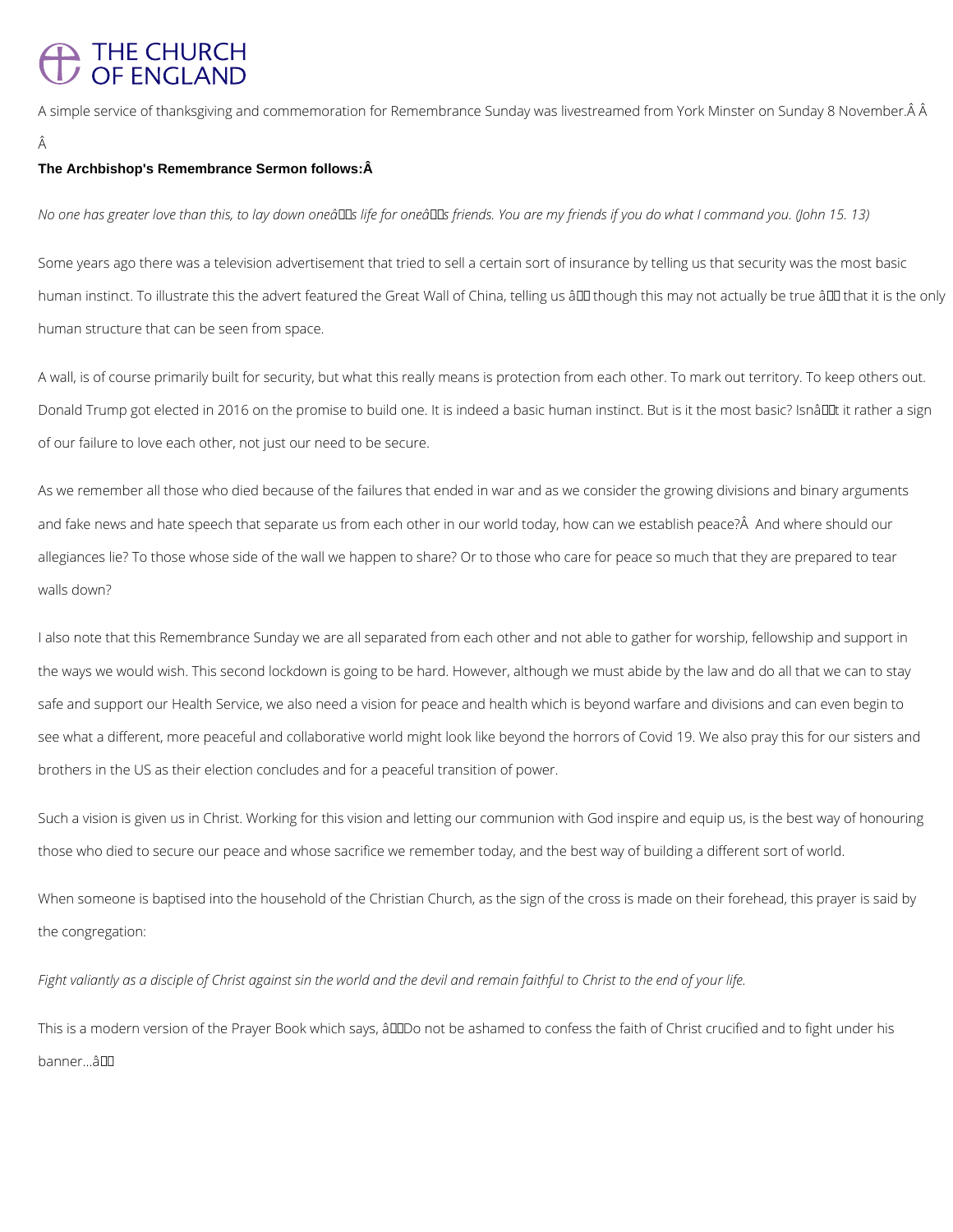Those who prepare the services for the Church of England today prefer the language of disciple to soldier, but the image is essentially the same; it is taken from an ancient military ceremony where colours are presented and laid before the altar. Just as a soldier fights under the banner of their regiment, whose colours march ahead and whose presence raise morale, so a Christian lives their life under the banner of Christ.

What is this banner? It is the cross. The sign of peace. But not that peace which little more than an empty truce â III the silence after the guns have stopped firing ând but true reconciliation painfully embraced ând something worth dying for.

On the cross Jesus confronts the hate and anger, disease and divisions of the world. And he does it with love. He receives the worst the world can give. And he goes on loving. A He lays down his life for his friends. He asks us to do the same.

None of us wants to have to fight for these things. And war must always be a very last resort. And politicians must learn wisdom and restraint, for it is not them who go into battle. And better than anyone, if you want to know about the horrors of war, ask a soldier. And every war begins with human greed and human failure. But as we gather today for this annual remembrance of those whose lives were lost in war, we make this remembrance by declaring our allegiance to God, the God who is revealed in Jesus Christ. It is under his banner that we march, and it is he, and he alone, who can secure the peace we long for. Let us look beyond ourselves, beyond other ties of school or family or class or caste, or even nation, beyond this pandemic, to that other country â DI whose fortress is a faithful heart and whose paths are paths of peace.â DI

The God of Jesus Christ is a barrier breaker, tombstone roller, barricade buster God. Sins forgiven. Those who are separated are brought together. Enemies even become friends.

For, if the Great Wall of China is the only human work that can be seen on earth as if it were from heaven, then the only human work that can be seen in heaven from earth are the wounds of Christ.

The wounds that we made when we tried to get rid of love.

The wounds that are themselves the sign of barriers broken down.

If we want to know the truest human instinct, then we must look to Christ. For he shows us that it is not security, but community that brings us peace; not alienation, but forgiveness; not conquest, but sacrifice.

#### **The Service of Thanksgiving and Commemoration for Remembrance Sunday**

The service will be livestreamed from 10.30am on Sunday 8 November. Â

Prayers offered for the Royal Navy, the British Army, the Royal Air Force, Veterans, the Royal British Legion York and the City of York.

### **Documents**